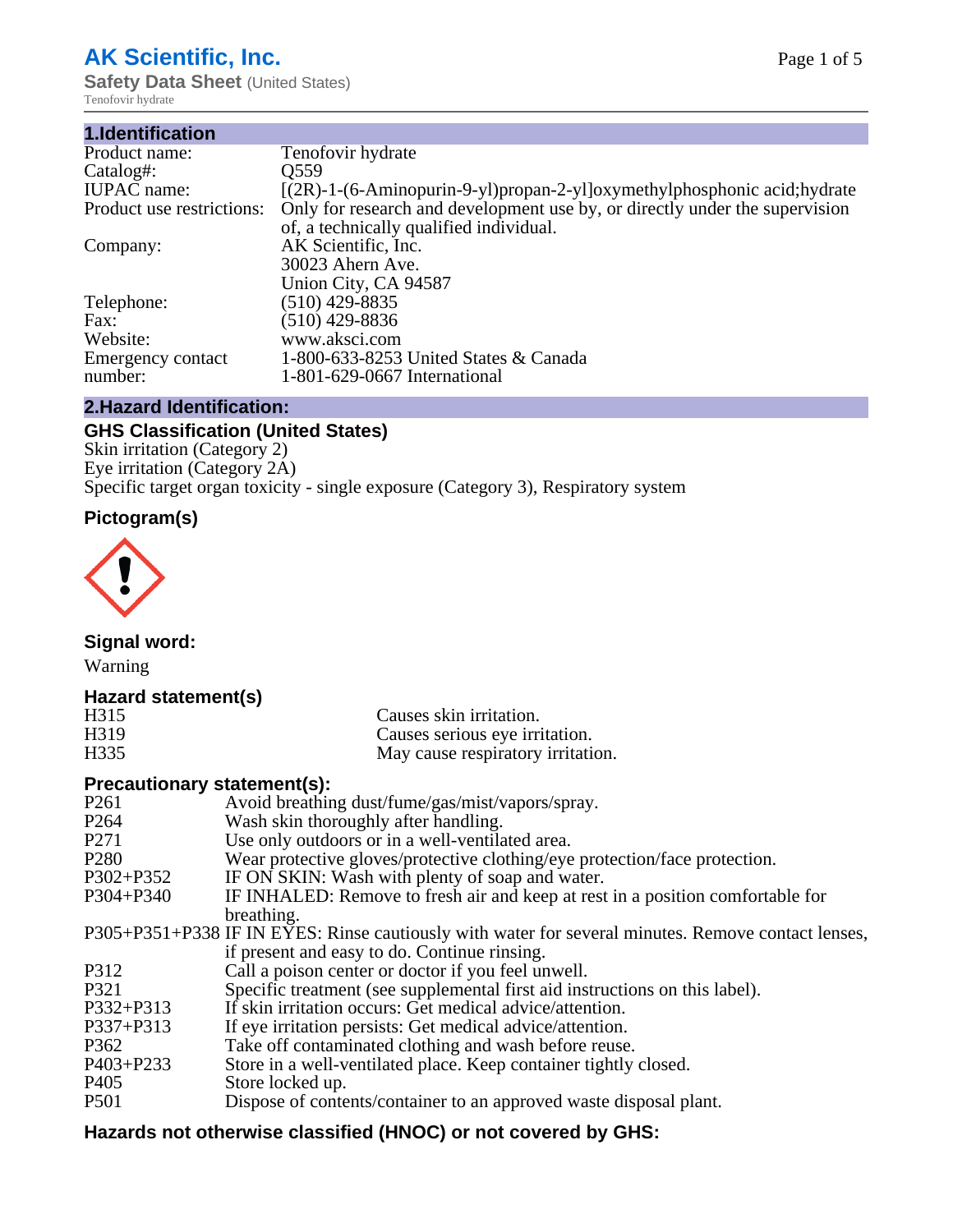#### None

#### **3.Composition/Information on Ingredients**

| Synonyms: | $(R)$ - $((R)$ |
|-----------|----------------|
| CAS#      | 20618          |
| Purity:   | 98% (1         |
| EC:       | Not av         |

(1-(6-Amino-9H-purin-9-yl)propan-2-yl)oxy)methyl)phosphonic acid hydrate 4-49-8 HPLC) vailable.

### **4. First Aid Measures**

**General Information:** Immediately remove any clothing contaminated by the product. Move out of dangerous area. Consult a physician and show this safety data sheet.

**Inhalation:** Move person to fresh air. If not breathing, give artificial respiration. If breathing is difficult, give oxygen. Obtain medical aid.

**Skin contact:** Immediately flush skin with running water for at least 15 minutes while removing contaminated clothing and shoes. Wash clothing before reuse. Obtain medical aid immediately. **Eye contact:** Immediately flush open eyes with running water for at least 15 minutes. Obtain medical aid immediately.

**Ingestion:** Do NOT induce vomiting without medical advice. Rinse mouth with water. Never administer anything by mouth to an unconscious person. Obtain medical aid immediately.

**Most important symptoms and effects, both acute and delayed:** No further information available. Please see sections 2 and 11.

**Indication of any immediate medical attention and special treatment needed:** No further information available.

# **5. Fire Fighting Measures**

**Suitable extinguishing media:** Use water spray, dry chemical, carbon dioxide, or chemical foam. **Specific hazards arising from the chemical:** Carbon oxides, Nitrogen oxides, Phosphorus oxides. **Advice for firefighters:** As in any fire, wear a NIOSH-approved or equivalent, pressure-demand, self-contained breathing apparatus and full protective gear. During a fire, irritating and highly toxic gases may be generated by thermal decomposition or combustion.

#### **6. Accidental Release Measures**

**Personal precautions, protective equipment and emergency procedures:** Wear protective equipment and keep unprotected personnel away. Ensure adequate ventilation. Remove all sources of ignition. Prevent further leak or spill if safe to do so. For personal protective equipment, please refer to section 8.

**Environmental precautions:** Do not let product enter drains, other waterways, or soil.

**Methods and materials for containment and cleaning up:** Prevent further leak or spill if safe to do so. Vacuum, sweep up, or absorb with inert material and place into a suitable disposal container. Consult local regulations for disposal. See section 13 for further disposal information.

### **7. Handling and Storage**

**Precautions for safe handling:** Avoid contact with skin, eyes, and personal clothing. Wash hands thoroughly after handling. Avoid breathing fumes. Use only with adequate ventilation. Wear suitable protective clothing, gloves, and eye/face protection. Keep away from sources of ignition. Minimize dust generation and accumulation. Keep container tightly closed. Open and handle container with care. Do not eat, drink, or smoke while handling.

**Conditions for safe storage, including any incompatibilities:** Store in a tightly-closed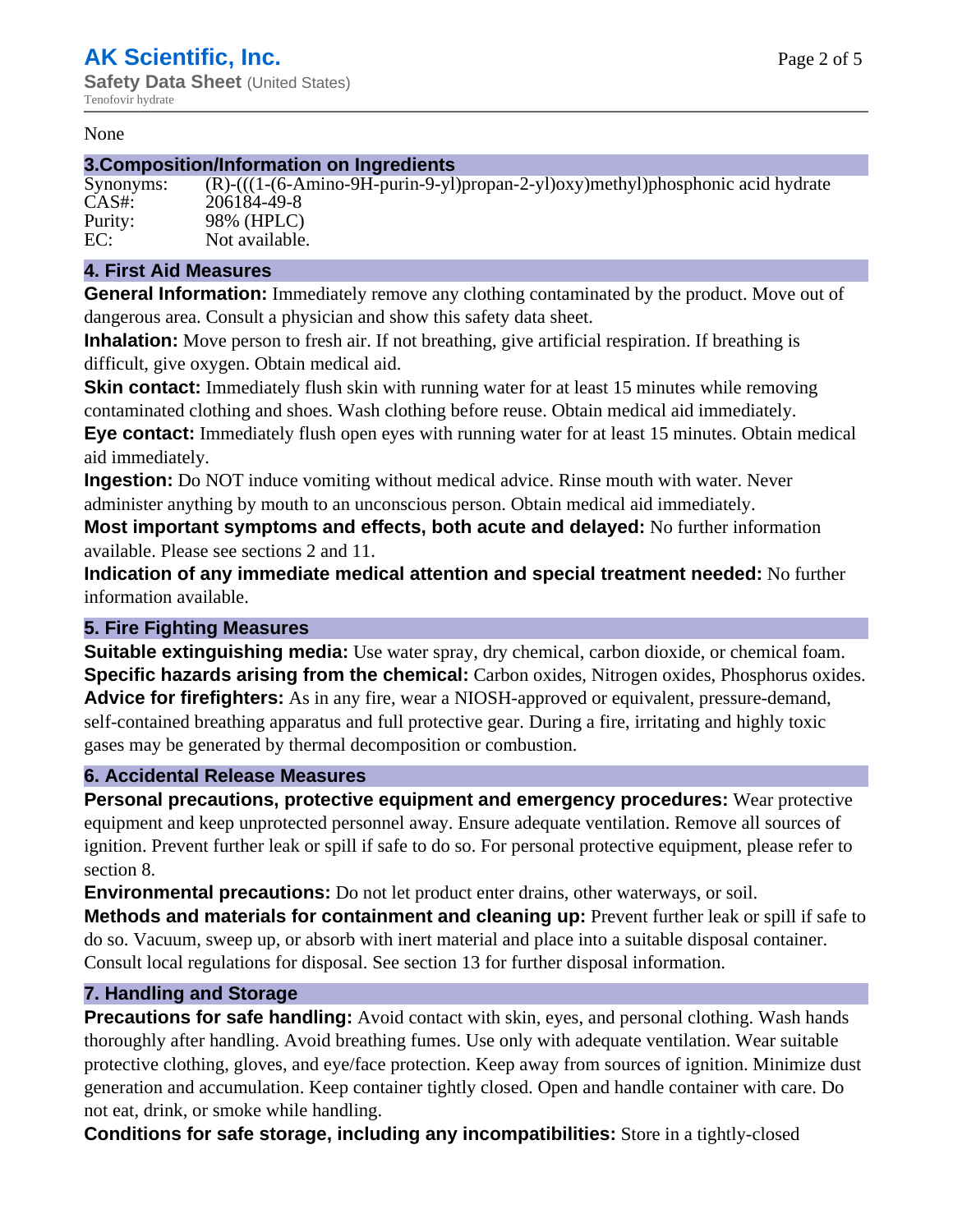container when not in use. Store in a cool, dry, well-ventilated area away from incompatible substances. Keep away from sources of ignition. ,Store long-term at -20°C.

#### **8. Exposure Controls/Personal Protection**

#### **Exposure limits:**

| $OSHA$ PEL:       | Not available. |
|-------------------|----------------|
| NIOSH REL:        | Not available. |
| <b>ACGIH TLV:</b> | Not available. |

**Appropriate engineering controls:** Avoid contact with skin, eyes, and clothing. Wash hands before breaks and immediately after handling the product. Facilities storing or utilizing this material should be equipped with an eyewash fountain. Use adequate general and local exhaust ventilation to keep airborne concentrations low.

#### **Personal protection**

| Eyes:        | Based on an evaluation of the eye or face hazards present, wear chemical splash-resistant<br>safety glasses or goggles with side protection. A face shield may be appropriate in some<br>workplaces. Use eyewear tested and approved under appropriate government standards |
|--------------|-----------------------------------------------------------------------------------------------------------------------------------------------------------------------------------------------------------------------------------------------------------------------------|
|              | such as OSHA 29 CFR 1910.133 or EU EN166.                                                                                                                                                                                                                                   |
| Hands:       | Wear gloves selected based on an evaluation of the possible hazards to hands and skin,                                                                                                                                                                                      |
|              | the duration of use, the physical conditions of the workplace, and the chemical resistance                                                                                                                                                                                  |
|              | and physical properties of the glove material.                                                                                                                                                                                                                              |
|              | Skin and body: Protective clothing must be selected based on the hazards present in the workplace, the                                                                                                                                                                      |
|              | physical environment, the duration of exposure, and other factors. No fabric can provide                                                                                                                                                                                    |
|              | protection against all potential hazards; therefore it is important to select the appropriate                                                                                                                                                                               |
|              | protective clothing for each specific hazard. At the minimum, wear a laboratory coat and                                                                                                                                                                                    |
|              | close-toed footwear.                                                                                                                                                                                                                                                        |
| Respiratory: | Respirators are not a substitute for accepted engineering control measures such as<br>enclosure or confinement of the operation, general and local ventilation, and substitution<br>of less toxic materials. When respiratory personal protective equipment is appropriate  |
|              | based on an assessment of respiratory hazards in the workplace, use a NIOSH- or                                                                                                                                                                                             |
|              | CEN-certified respirator.                                                                                                                                                                                                                                                   |
|              |                                                                                                                                                                                                                                                                             |

| 9. Physical and Chemical Properties          |                                                 |  |
|----------------------------------------------|-------------------------------------------------|--|
| <b>Physical State:</b>                       | White to off-white crystalline powder or powder |  |
| Molecular Formula:                           | C9H14N5O4P.xH2O                                 |  |
| Molecular Weight:                            | $287.21$ (as Anhy)                              |  |
| Odor:                                        | Not available.                                  |  |
| pH:                                          | Not available.                                  |  |
| <b>Boiling Point Range:</b>                  | Not available.                                  |  |
| Freezing/Melting Point:                      | $293 - 297$ °C                                  |  |
| <b>Flash Point:</b>                          | Not available.                                  |  |
| <b>Evaporation Rate:</b>                     | Not available.                                  |  |
| Flammability(solid,gas):                     | Please see section 2.                           |  |
| Explosive limits:                            | Not available.                                  |  |
| Vapor Pressure:                              | Not available.                                  |  |
| Vapor Density:                               | Not available.                                  |  |
| Solubility:                                  | Not available.                                  |  |
| <b>Relative Density:</b>                     | Not available.                                  |  |
| Refractive Index:                            | Not available.                                  |  |
| Volatility:                                  | Not available.                                  |  |
| Auto-ignition Temperature:                   | Not available.                                  |  |
| Decomposition Temperature:                   | Not available.                                  |  |
| <b>Partition Coefficient:</b>                | Not available.                                  |  |
| the control of the control of the control of |                                                 |  |

#### **10. Stability and Reactivity**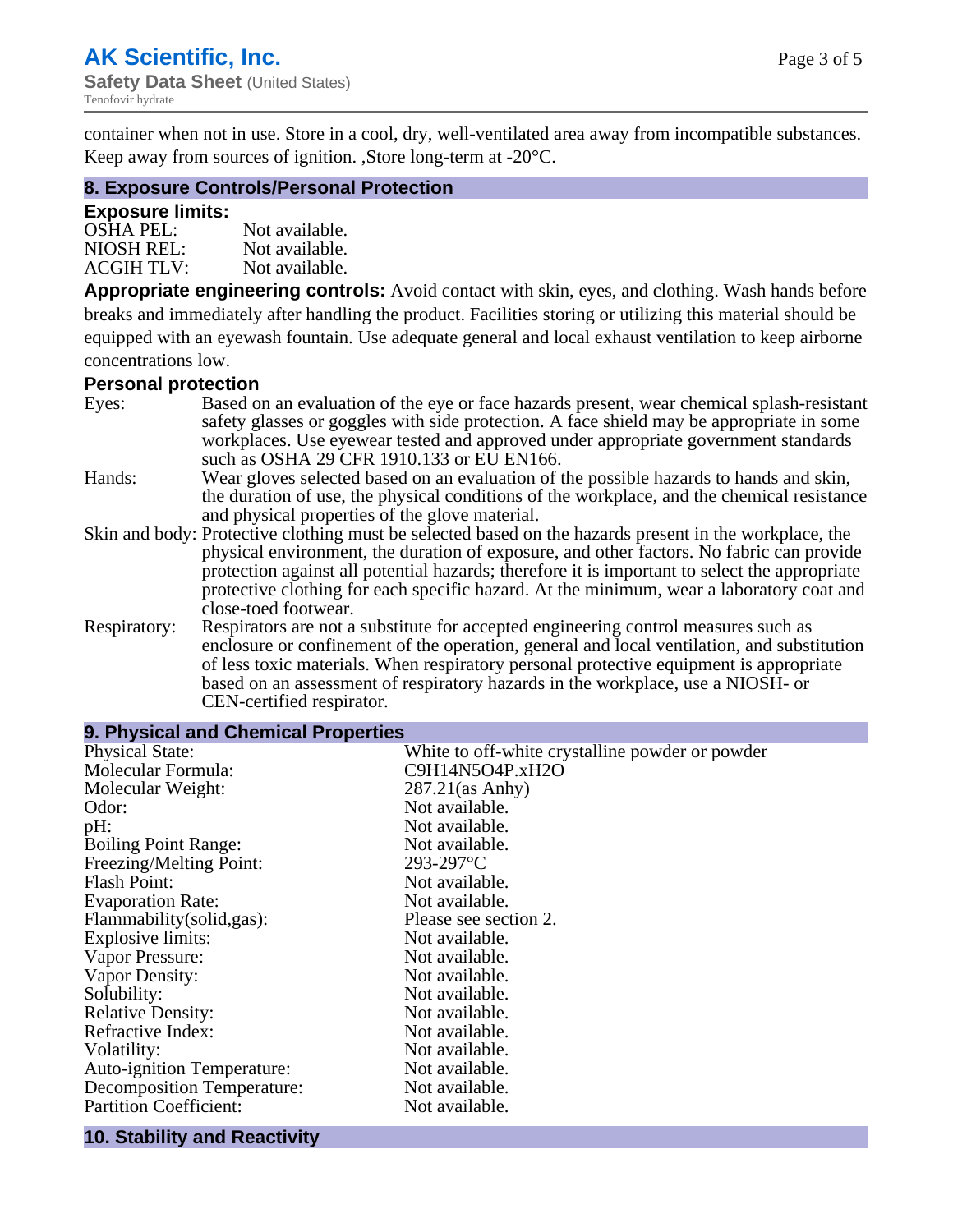| Reactivity:                         | Not available.                                       |
|-------------------------------------|------------------------------------------------------|
| Chemical stability:                 | Stable under recommended temperatures and pressures. |
| Possibility of hazardous reactions: | Not available.                                       |
| Conditions to avoid:                | Dust generation.                                     |
| Incompatible materials:             | Strong oxidizing agents.                             |
| Hazardous decomposition products:   | Carbon oxides, Nitrogen oxides, Phosphorus oxides.   |
|                                     |                                                      |

#### **11. Toxicological Information**

| RTECS#                                         | Not available.                                      |
|------------------------------------------------|-----------------------------------------------------|
| Acute toxicity:                                | Not available.                                      |
| Routes of exposure:                            | Inhalation, eye contact, skin contact, ingestion.   |
| Symptoms related to the physical, chemical and | Skin contact may result in inflammation             |
| toxicological characteristics:                 | characterized by itching, scaling, reddening,       |
|                                                | blistering, pain or dryness. Eye contact may result |
|                                                | in redness, pain or severe eye damage. Inhalation   |
|                                                | may cause irritation of the lungs and respiratory   |
|                                                | system. Overexposure may result in serious illness  |

or death.

### **Carcinogenicity**

| IARC: | Not classified.                                                                                       |
|-------|-------------------------------------------------------------------------------------------------------|
| NTP:  | Not listed.                                                                                           |
| OSHA: | Not listed.                                                                                           |
|       | Acute toxic effects: Inflammation of the eye is characterized by redness, watering, and itching. Skin |
|       | inflammation is characterized by itching, scaling, reddening, or, occasionally,                       |
|       | blistering.                                                                                           |

| 12. Ecological Information     |                |
|--------------------------------|----------------|
| Ecotoxicity:                   | Not available. |
| Persistence and degradability: | Not available. |
| Bioaccumulative potential:     | Not available. |
| Mobility in soil:              | Not available. |
| Other adverse effects:         | Not available. |

### **13. Disposal Considerations**

Disposal of waste: Chemical waste generators must determine whether a discarded chemical is classified as hazardous waste. US EPA guidelines for the classification determination are listed in 40 CFR 261.3. Additionally, waste generators must consult state and local hazardous waste regulations to ensure complete and accurate classification. Observe all federal, state and local regulations when disposing of the substance.

Disposal of packaging: Do not reuse containers. Dispose of as unused product.

| <b>14. Transportation Information</b> |                |
|---------------------------------------|----------------|
| <b>DOT (United States)</b>            |                |
| UN number:                            | Not hazmat     |
| Proper shipping name:                 | Not available. |
| Transport hazard class:               | Not available. |
| Packing group:                        | Not available. |
| <b>IATA</b>                           |                |
| <b>UN Number:</b>                     | Not DG         |
| Proper shipping name:                 | Not available. |
| Transport hazard class:               | Not available. |
| Packing group:                        | Not available. |